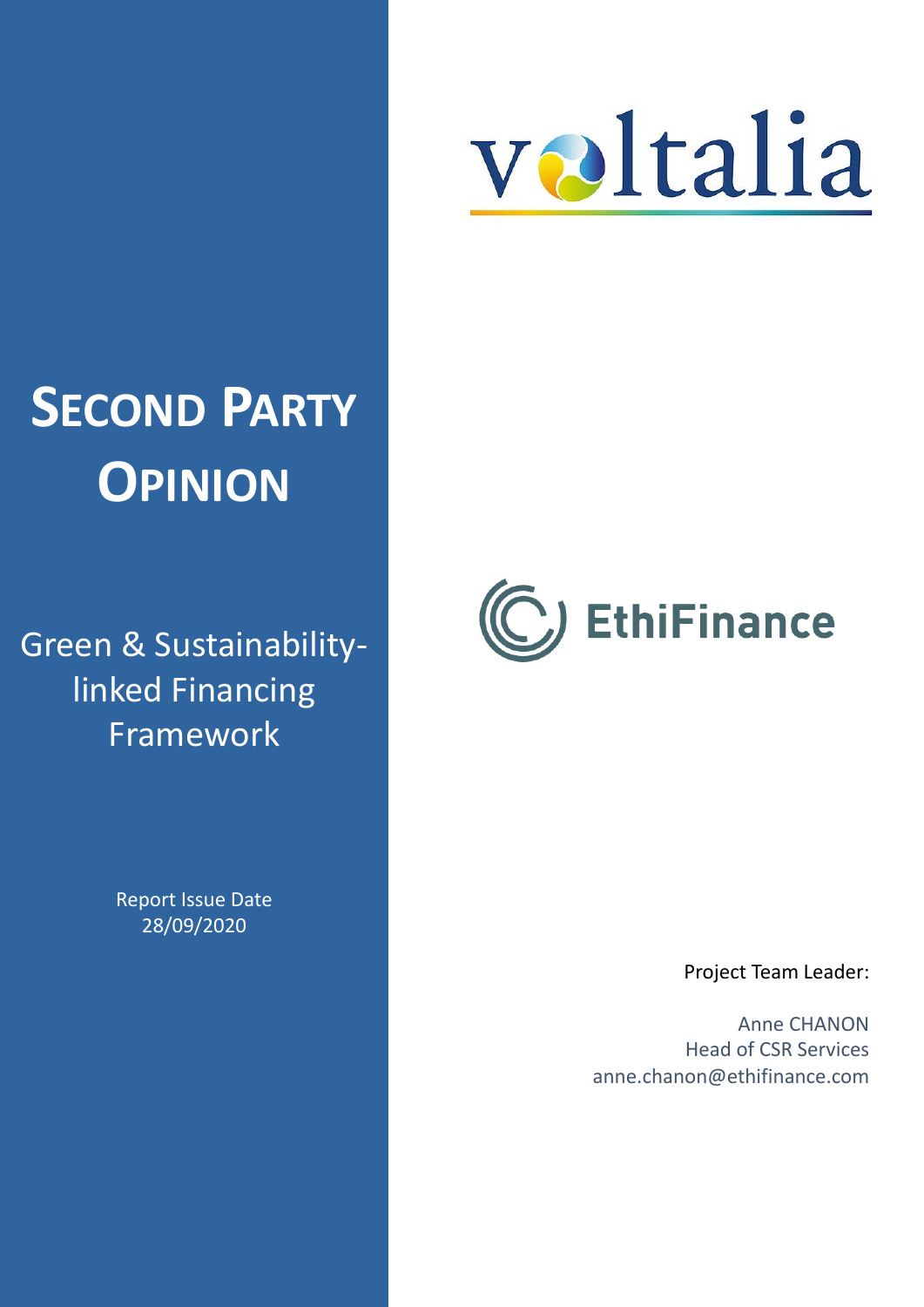# SCOPE OF THE MISSION

- EthiFinance has been given the assignment to issue an independent, expert opinion on VOLTALIA's initial *Green and/or Sustainability-linked Financing Framework* (September 2020).
- As stated by VOLTALIA, this framework is designed as an overarching framework, allowing the issuance of various Green and/or Sustainability-linked financing instruments, i.e. use-of-proceeds or KPI-linked instruments, such as bonds, convertible bonds, private placements (e.g. US PP, Euro PP, Schuldschein), loans, project financings or any other financing instruments in various formats and currencies.
- This opinion is based on in-house expert methodology (see *Methodology* on page 18), in line with ICMA's Green Bond Principles (GBPs) and Sustainability-linked Bond Principles (SLBPs) and LMA's Green Loan Principles (GLPs) and Sustainability-linked Loan Principles (SLLP).
- This analysis was conducted in September 2020.

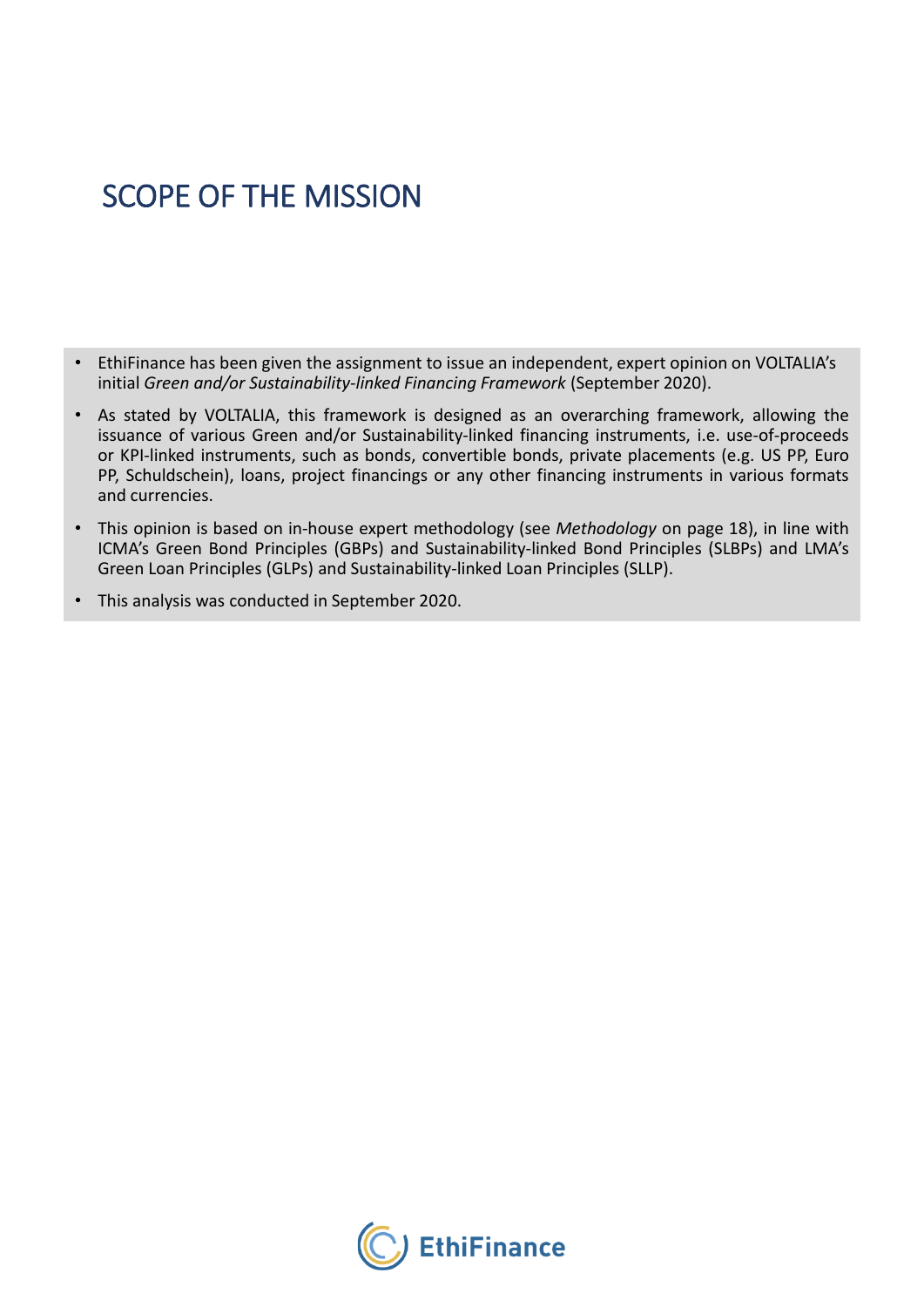Green & Sustainability-<br>linked Financing Framework



# **Opinion Summary**

| <b>EthiFinance Global Opinion</b>  | P4             |
|------------------------------------|----------------|
| <b>Green Bond Section</b>          | P <sub>5</sub> |
| Sustainability-linked Bond Section | P14            |
| Methodology                        | P18            |

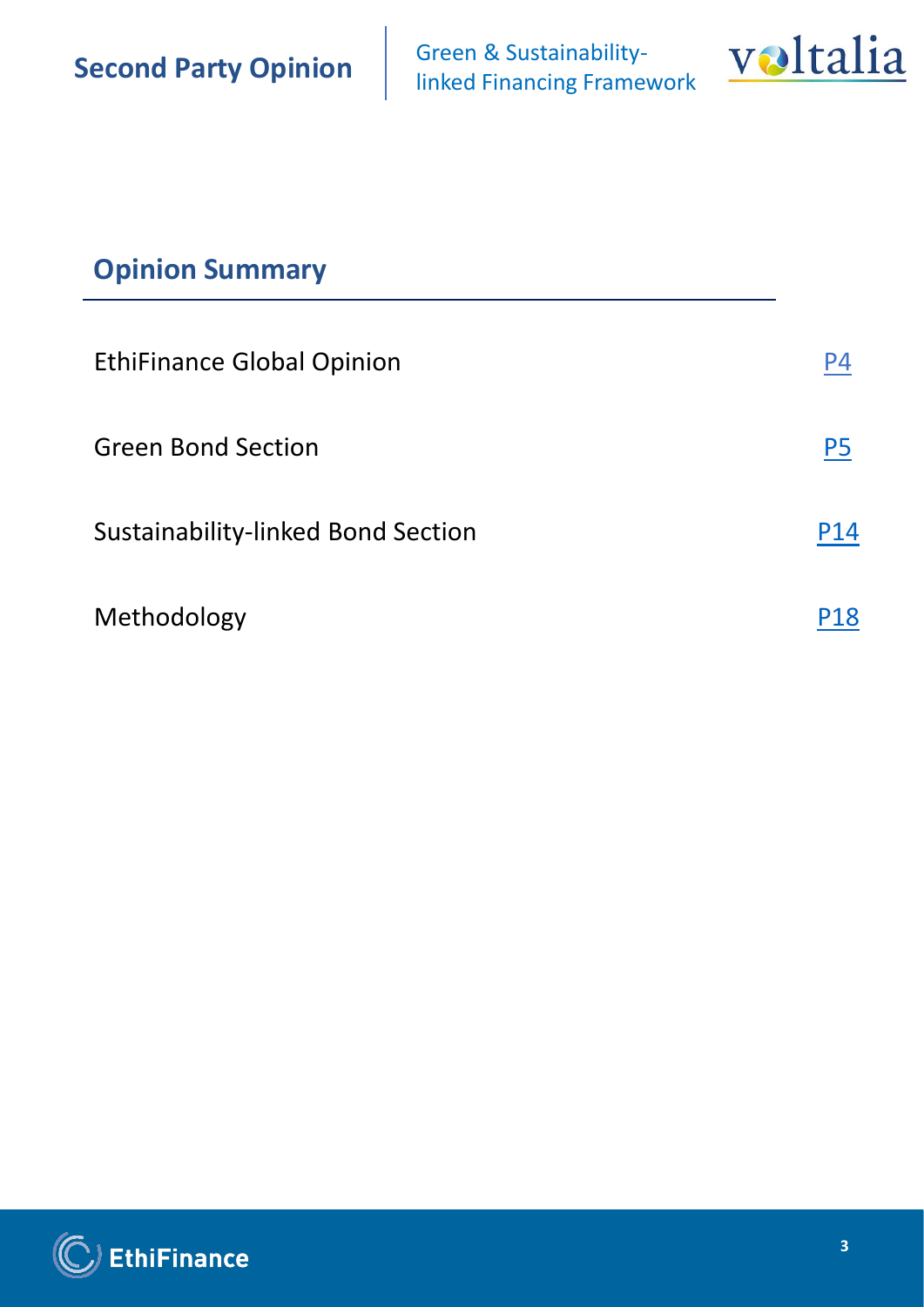Green & Sustainability-<br>linked Financing Framework



<span id="page-3-0"></span>

| <b>Opinion Score</b><br><b>Green bond section</b> |         |               | <b>Sustainability-linked section</b> |                |                   |
|---------------------------------------------------|---------|---------------|--------------------------------------|----------------|-------------------|
| $4.4 /$ High                                      |         | 4.3           |                                      | 4.4            |                   |
| <b>Scoring System</b>                             |         |               |                                      |                |                   |
| <b>Scoring Legend</b>                             | Low     | Moderate      | Medium                               | Advanced       | High              |
| <b>Scoring Scale</b>                              | X < 1.5 | 1,4 < X < 2,5 | 2,4 < X < 3,5                        | 3,4 < X < 4,39 | $X > 4,4$ (5 max) |
|                                                   |         |               |                                      |                |                   |

### **Introduction**

VOLTALIA is an international player in the renewable energy market. As of June 2020, VOLTALIA had a workforce of 994

employees in <sup>20</sup> countries and is able to act worldwide on behalf of its clients. VOLTALIA's main business activity is the production and sale of energy generated by the wind, solar, hydropower, biomass and storage plants that it owns and

operates. The company also provides services linked to the development, construction and operation-maintenance of commissioned power plants. The company is currently active in 3 continents (installed capacity: Latin America 73%, Europe 23%, Africa 4%, as of June 2020).

To support its development, VOLTALIA has decided to embark on Sustainable Financing and has formalized an over-arching issuance framework, one which is twofold (both Sustainability-linked and Green projects). This framework explains the company's commitment to comply with market's standards of reference (ICMA and LMA) and, more generally, market best practices.

Specialized in ESG assessment of SMIDs, EthiFinance has been given the assignment to issue an independent expert opinion on the ESG value of this framework. This opinion assesses its compliance with ICMA and LMA standards and provides additional analysis about the issuer, its strategy, its ESG risk management, and expected impacts of eligible projects. It has been conducted in September 2020.

### **EthiFinance Global Opinion**

EthiFinance's opinion is that VOLTALIA's Green and Sustainability-linked financing framework is of high quality, provided some additional details are provided for each specific issuance:

### 1. Compliance with ICMA and LMA standards: High

- Compliance with Green Bond Principles (and thus with Green Loan Principles)
- Compliance with Sustainability-linked Bond Principles (and thus with SL Loan Principles)

Areas of improvement lie in further disclosure of more precise information about eligibility criteria, KPIs and targets.

### 2. Issuer's ESG Performance: Advanced

The Issuer's ESG profile is excellent and compares positively with those of similar companies. It is not affected by any serious ESG controversy.

### 3. Issuance sustainability: High

Eligible projects as defined in the issuance framework are 100% in line with the company strategy. In our view, VOLTALIA is well positioned to address common environmental and social risks associated with eligible projects. Eligible projects are likely to contribute to at least 3 major SDGs (#*7 Affordable and clean energy; #9 Industry, Innovation, Infrastructure; #13 Climate Action)* but, over time, more details should be provided on expected impacts.

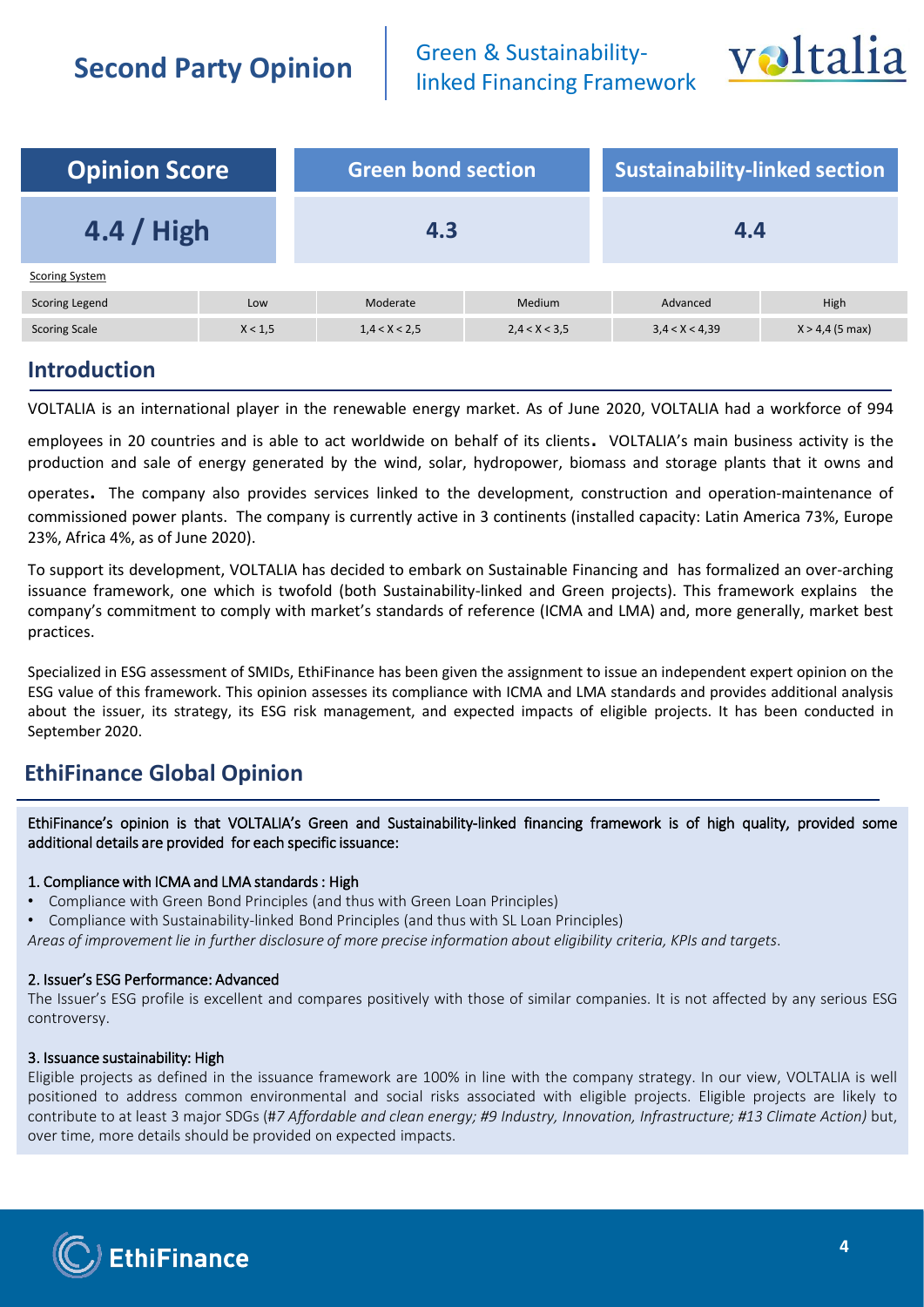Green & Sustainability-<br>linked Financing Framework



# **I. Green Bond Section 1.4.3 / Advanced**

### <span id="page-4-0"></span>**Compliance with Green Bond Principles (High)**

- **1. Use of proceeds:** EthiFinance considers that eligible categories, namely renewable energy projects, definitely support the objective of promoting a transition to low-carbon growth. We recommend, however, more details (further issuances) regarding criteria and targets (e.g. Avoided tCO2 or CO2e / KWh) in general and, more specifically, for hybrid projects including fossil fuel.
- **2. Evaluation and selection:** The evaluation/selection process for eligible projects is clear, wellstructured, including a dedicated committee, and based on relevant expertise. EthiFinance considers that it is compliant with the GBPs. More precision should nevertheless be given on evaluation and selection criteria.
- **3. Management of proceeds:** VOLTALIA has set up a process for transparent management of proceeds and an external review process ,which are in line with Green Bond Principles.
- **4. Reporting:** EthiFinance views the company's commitments in terms of reporting as compliant with ICMA's Green Bond Principles, both in terms of content (allocation/impact) and reliability (external review). Given the lack of precision of this framework on selection criteria and targets, we recommend VOLTALIA provides investors with details at the reporting stage.

### **Issuer's ESG Performance (Advanced)**

The Issuer's ESG profile is excellent (Gaïa Rating Score: 75/100 as of 2019 <sup>(1)</sup>) and is not affected by any serious ESG controversy.

### **Issuance's Sustainability (High)**

Eligible projects as defined in the issuance framework are 100% in line with the company strategy. In our view, VOLTALIA is well positioned to address common environmental and social risks associated with eligible projects. Eligible projects are likely to contribute to at least 3 major Sustainable Development Goals (SDGs) (#*7 Affordable and clean energy; #9 Industry, Innovation, Infrastructure; #13 Climate Mitigation)* but, over time, more details should be provided on expected impacts.

| <b>Key Quality Drivers</b>                                   | <b>Main areas of improvement</b>                       |
|--------------------------------------------------------------|--------------------------------------------------------|
| Eligible projects in line with Climate mitigation objectives | Need to provide more details on selection criteria and |
| Dedicated Governance for sustainable Financing               | commitments on sustainability targets                  |
| Management of proceeds in line with market practice          |                                                        |
| Reporting commitments in line with good practices            |                                                        |
| Rapid improvement of the issuer's ESG performance            |                                                        |
| Strategic alignment of eligible projects                     |                                                        |
| Sound ESG risks management                                   |                                                        |
|                                                              |                                                        |

*(1) Up-date, 01/2021 : 2020 Gaïa Rating Score amounts to 76/100* 

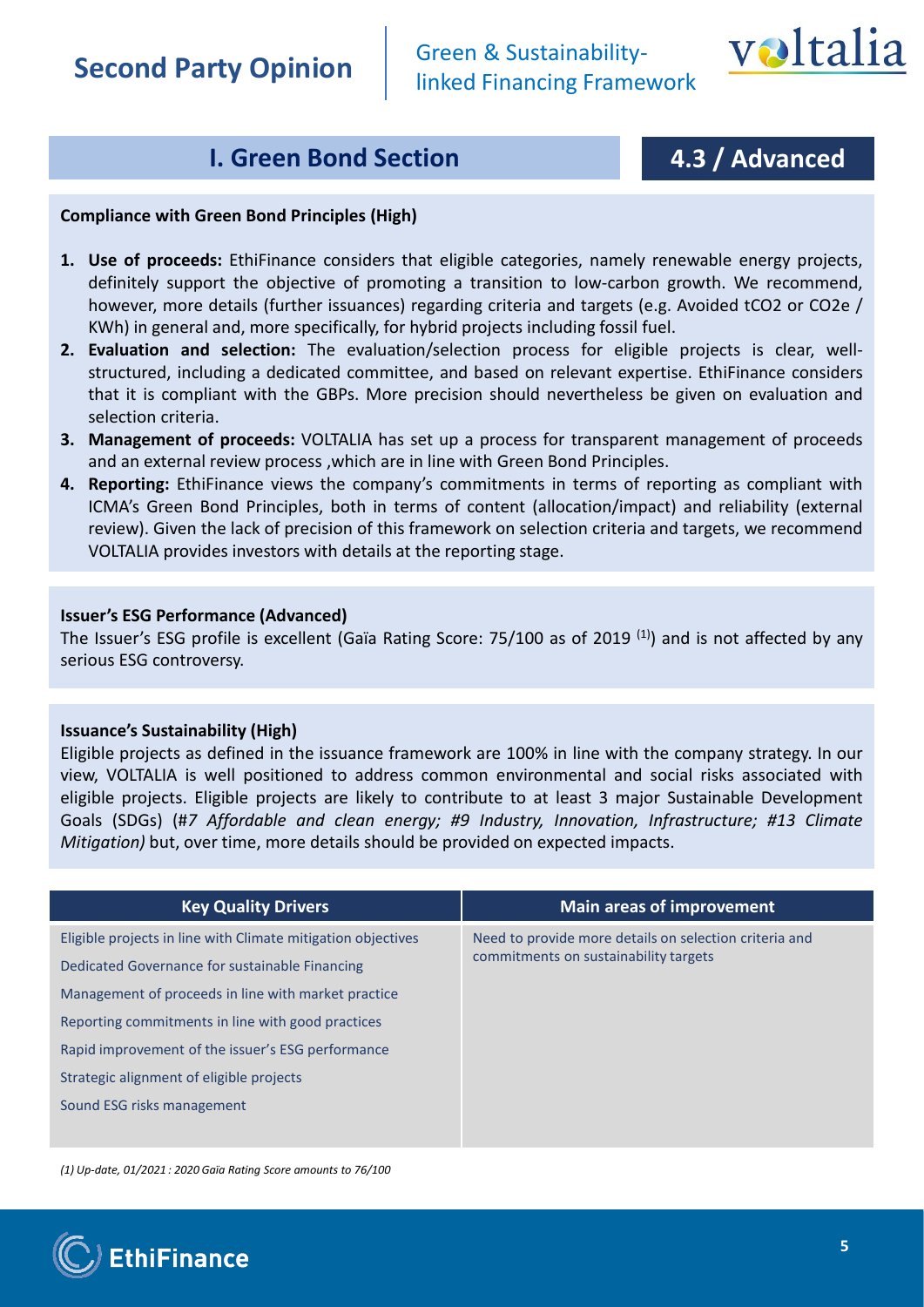

# **I.1. Compliance with Green Bond Principles 4,5 / High**

### **A/ Use of Proceeds (1/3)**

**Global Opinion -** EthiFinance considers that eligible categories of the project, namely renewable energy projects, definitely support the objective of promoting a transition to low-carbon growth. We recommend, however, more details (further issuances and reporting content) about criteria and targets (e.g. Avoided tCO2 or CO2e / KWh) in general and, more specifically, for hybrid projects including fossil fuel.

As stated in the company's issuance framework, eligible projects will fall into the following categories: Solar Power, Wind Power, Hydropower, Biomass Power, Hybrid, Energy Storage.

Eligible expenditure can be Opex/Capex in renewable energy plants/storage units or majority or minority acquisitions of companies significantly active in any of the renewable energy technologies described above.

### **A1 - Level of accuracy**

The definition of eligible categories in VOLTALIA's Framework is simple and clear. Eligible projects fall into the five technologies (wind, solar, hydroelectricity, biomass and storage) at the core of VOLTALIA's know-how.

Regarding the acquisition of companies, VOLTALIA points out that at least 50% of their EBITDA should stem from renewable energy and that they should have a decarbonation strategy or be ready to adopt such a strategy.

For operating expenditure, the Issuer has committed to respect a lookback period of maximum 3 years from the issuance, in line with market practices.

Areas of improvement: We recommend that more details be provided about eligible projects with regard, for example, to possible exclusions, standard requisites (e.g. certifications or technical specificities), thresholds (e.g. scale of hydropower projects) or *targets (e.g. CO2/KWh).*

### **A2 - Level of relevance**

All projects identified fall into the renewable energies eligible category of ICMA's Green Bond Principles and will help to achieve the objective of GBP "climate change mitigation". The five Use of Proceeds categories are also considered as aligned **with the European Green Taxonomy (low-carbon activities).**

### • **Solar Power**

These projects clearly fit into the "*renewable energy (including production, transmission, appliances and products*)" category as defined by ICMA's Green Bond Principles. Similarly, they fall into the European Taxonomy's category of "*Climate Change Mitigation*" (own performance).

Nevertheless, two thresholds are to be taken in consideration:

- According to the EU Taxonomy, an over-arching, technology-agnostic emissions threshold of 100g CO2e / KWh is proposed for the electricity generation. This threshold will be reduced every 5 years in line with a trajectory to net zero CO2e in 2050.
- Solar energy generation is considered eligible for *Climate Bond Initiative* as long as the facility does not have >15% fossil fuel back-up.

Areas of improvement: We recommend that precise information be given for each project with respect to the above-mentioned thresholds. Moreover, we suggest that, when reporting to investors on this type of project, the company should report on its mitigation actions regarding common potential environmental pitfalls of solar projects (impact on ecosystems and biodiversity, impact on production and end-of-life management of the PV systems and their component/materials) (see ESG risk Management *assessement on slide 12).*



*.*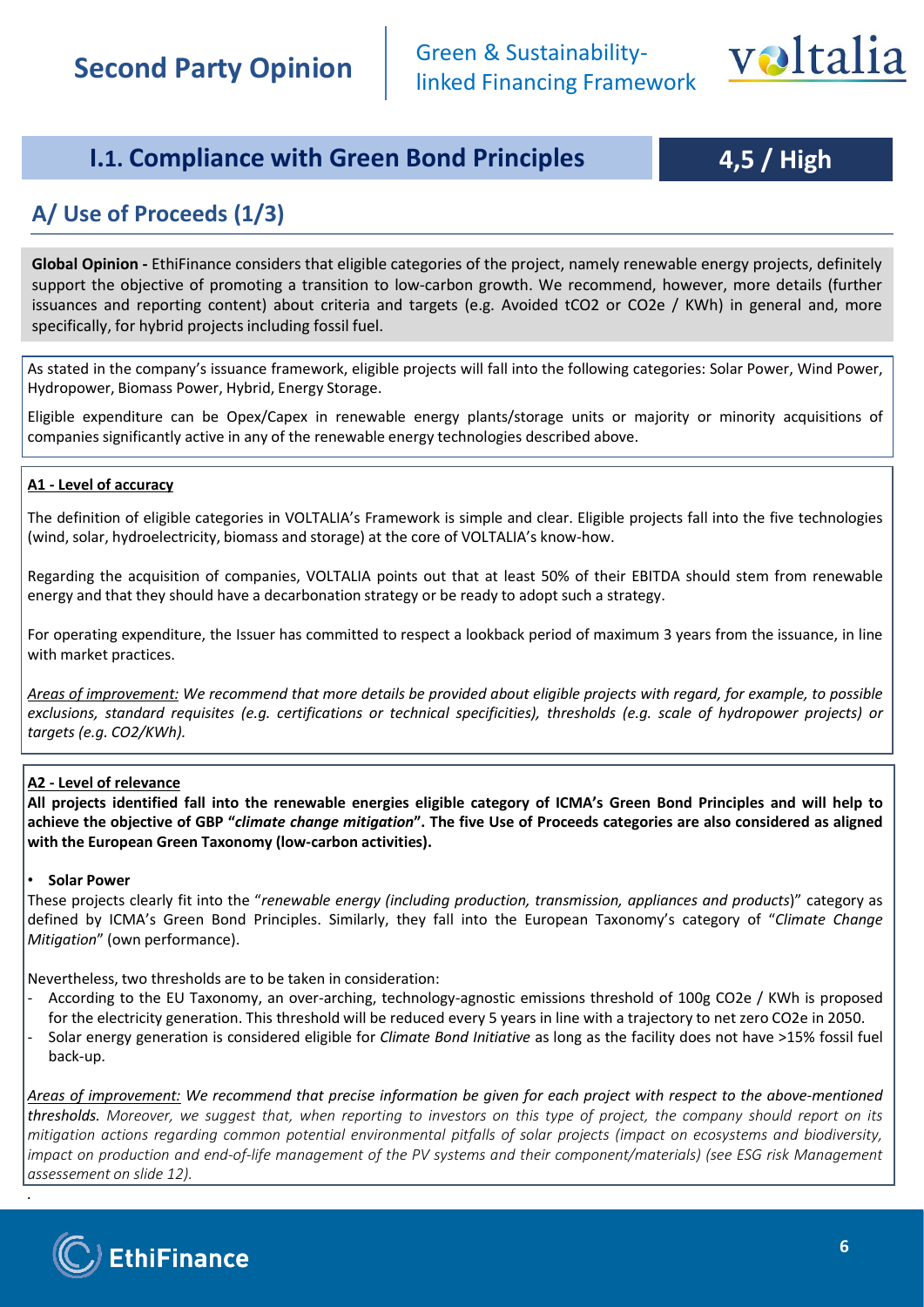

# **I.1. Compliance with Green Bond Principles 4,5 / High**

### **A/ Use of Proceeds (2/3)**

### • **Wind Power**

These projects clearly fit into the *"renewable energy (including production, transmission, appliances and products*)" category as defined by ICMA's Green Bond Principles. Similarly, they fall into the European Taxonomy's category of "*Climate Change Mitigation*" (own performance).

Nevertheless, one threshold is to be taken in consideration: according to the EU green Taxonomy, an over-arching, technology-agnostic emissions threshold of 100g CO2e / KWh is proposed for the electricity generation. This threshold will be reduced every 5 years in line with a trajectory to net zero CO2e in 2050.

Areas of improvement: We recommend that precise information be given for each project with respect to the abovementioned threshold. Moreover, each wind power project may have environmental pitfalls. Moreover, we suggest that, when reporting to investors on this type of project, the company should report on its mitigation actions regarding common potential environmental pitfalls of wind power (composite waste generated from wind turbine blades at the end of lifetime, impact on *ecosystems and biodiversity) (see ESG risk Management assessement on slide 12).*

### • **Hydropower**

These projects clearly fit into the "*renewable energy (including production, transmission, appliances and products)"* category as defined by ICMA's Green Bond Principles. Similarly, they fall into the European Taxonomy's category of "*Climate Change Mitigation*" (own performance and transitional activity).

Nevertheless, two thresholds are to be taken in consideration:

- According to the EU green Taxonomy, an over-arching, technology-agnostic emissions threshold of 100g CO2e / KWh is proposed for the electricity generation. This threshold will be reduced every 5 years in line with a trajectory to net zero CO2e in 2050.
- Hydropower facility is considered eligible for the Climate Bond Initiative if it has either: a power density > 5W/m2; or GHG emissions intensity < 100g CO2e/kWh.

Areas of improvement: We recommend that precise information be given for each project with respect to the abovementioned thresholds. Moreover, we suggest that, when reporting to investors on this type of project, the company should report on its mitigation actions regarding common potential environmental pitfalls of hydropower (impact on ecosystems and *biodiversity, emissions to water and generation of waste) (see ESG risk Management assessement on slide 12).*

### • **Biomass Power**

These projects clearly fit into the *"renewable energy (including production, transmission, appliances and products)"* category as defined by ICMA's Green Bond Principles. Similarly, they fall into the European Taxonomy's category of "*Climate Change Mitigation*" (own performance and transitional activity).

Nevertheless, one threshold is to be taken in consideration: according to the EU green Taxonomy, an over-arching, technology-agnostic emissions threshold of 100g CO2e / KWh is proposed for the electricity generation. This threshold will be reduced every 5 years in line with a trajectory to net zero CO2e in 2050.

Areas of improvement : We recommend that precise information be given for each project with respect to the abovementioned threshold. Moreover, we suggest that, when reporting to investors on this type of project, the company should report on its mitigation actions regarding common potential environmental pitfalls of biomass power (impact on local water, *air emissions, impact on ecosystems) (see ESG risk Management assessement on slide 12).*

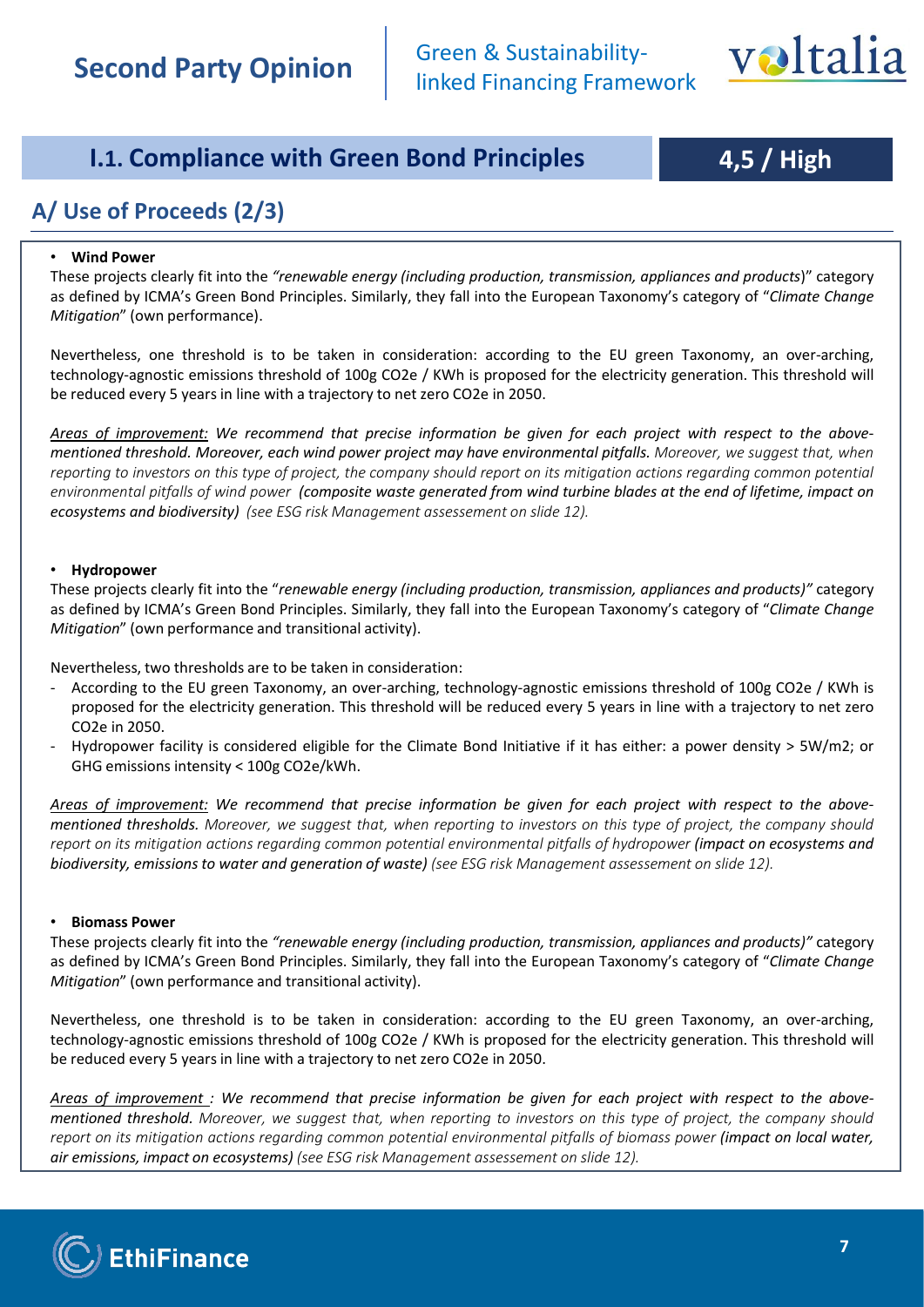

# **I.1. Compliance with Green Bond Principles 4,5 / High**

## **A/ Use of Proceeds (3/3)**

### • **Hybrid**

As stated in the Framework, this category may encompass both a) purely renewable hybrid plants and b) fossil + renewable hybrid plants.

a) The first sub-category clearly fits into the "*renewable energy (including production, transmission, appliances and products*)" category as defined by ICMA's Green Bond Principles. Similarly, it falls into the European Taxonomy's category of "*Climate Change Mitigation*".

b) Regarding the second sub-category (fossil + renewable), VOLTALIA's business model is to maximize the proportion of renewable in the energy mix (as, for example, in its Brazilian Oiapoque hybrid plant where the proportion of fossil fuel fell from 15% to 10% after VOLTALIA's investments).

As such, we consider that these projects may be in line with ICMA's objective of "Climate Change Mitigation", provided replacement of fossil by renewable is systematic and ambitious quantitative targets are set.

Areas of improvement: We recommend that detail be provided at the reporting stage, at project-level, for the second sub-category. Relevant KPIs are % of renewable energy in the mix compared to initial situation and/or teCO2/KWh.

### • **Energy storage**

These projects clearly fit into the "renewable energy (including production, transmission, appliances and products)" category as defined by ICMA's Green Bond Principles. As such, they fall into the European Taxonomy's category of *"Climate Change Mitigation"* (enabling activities).

Areas of improvement: We suggest that, when reporting to investors on this type of project, the company should report *on its mitigation actions regarding common potential environmental pitfalls of energy storage (chemical and biological components) (see ESG risk Management assessement on slide 12).*

### • **Acquisition of companies**

Regarding the acquisitions of companies, VOLTALIA points out that at least 50% of their EBITDA should stem from renewable energy and that they should have a decarbonation strategy or be ready to adopt such a strategy.

VOLTALIA may invest in companies operating partly conventional energy activities: in such cases, VOLTALIA's business model is to increase the proportion of renewable energy in the company's energy mix. This taken into account, along with VOLTALIA's commitment to proactively support decarbonation strategy, we consider that this can contribute to climate change mitigation provided decarbonation plans are ambitious enough.

Areas of improvement: We recommend that VOLTALIA reports precisely, at project-level, on its quantitative targets in *terms of decarbonation and, over the years, on its achievements.*

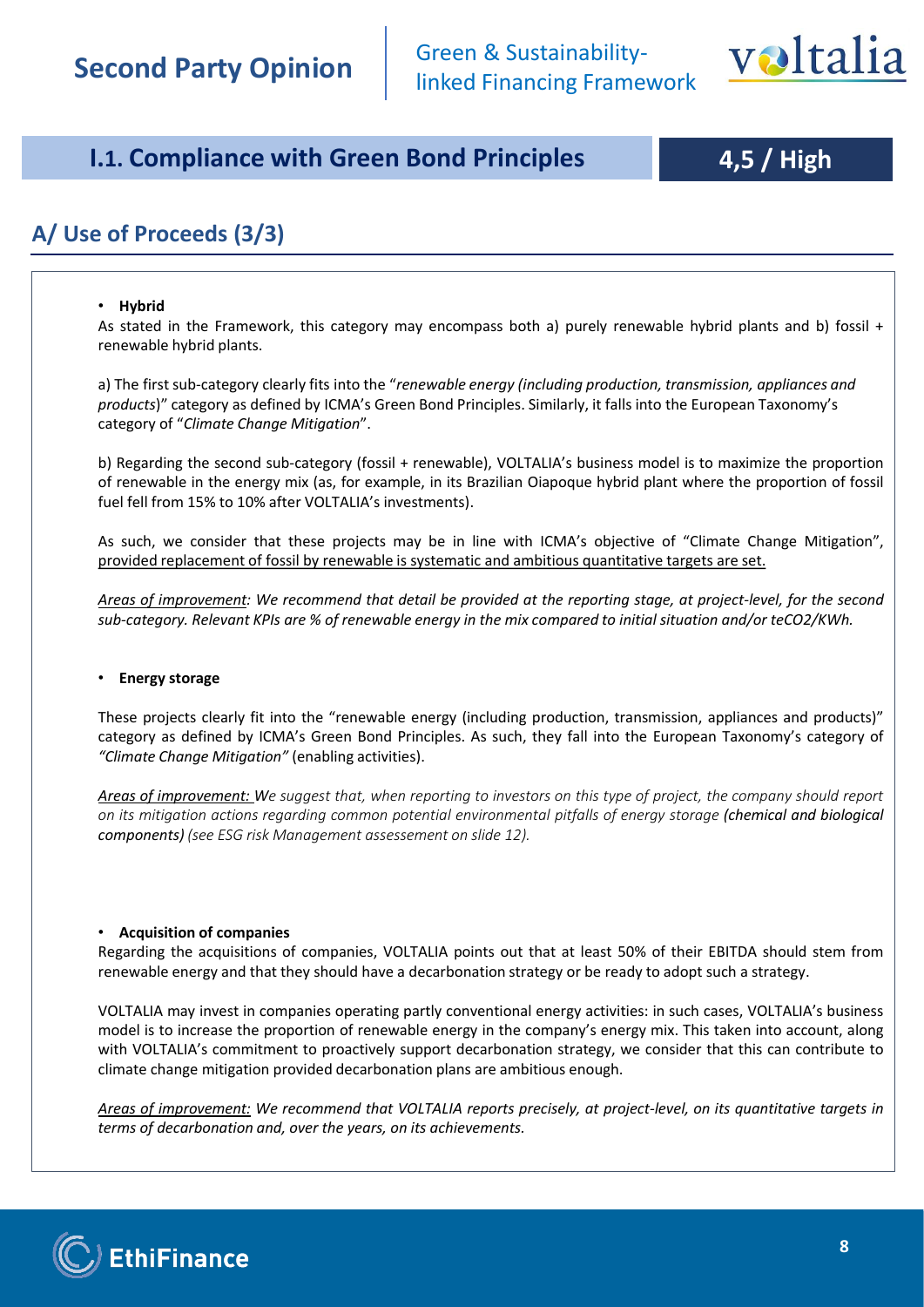

# **I.1. Compliance with Green Bond Principles 4,5 / High**

### **B/ Project Evaluation & Selection**

**Global Opinion -** The evaluation/selection process for eligible projects is clear, well-structured, including a dedicated committee, and based on relevant expertise. EthiFinance considers that it is compliant with the GBPs. More precision should, however, be given on evaluation and selection criteria.

The process and governance for the evaluation and selection of the Eligible Green Assets is clearly defined in the Framework. We value the fact that VOLTALIA has set up a dedicated governance body, which engages high-level representatives of the company and combines financial and CSR competencies. This is in line with best market practices.

The new Green & Sustainability-linked Financing Committee is chaired by a member of VOLTALIA's Executive Committee, namely the Head of Assets Sales Investment & Funding. It gathers both financial and CSR competencies and will meet at least once a year (and at any time when required).

Roles and responsibilities all along the investment lifecycle have been described as follows:

- o Identification of projects relies on development or financial teams.
- o An ESG pre-screening is then conducted by the CSR team.
- o Formal and mandatary due diligences are conducted *(see "ESG risk management" section, below*) and then, on that comprehensive basis, the Green & Sustainability-linked Committee is in charge of (among others) selection, review and validation of the Eligible Green Projects, according to the eligibility criteria and the environmental and social due diligence.

The traceability of the decisions appears to be ensured throughout the process, through meeting minutes that will be made available for external auditors during their verification of the compliance of projects with the eligible categories.

Areas of improvement: At the moment, in this over-arching framework, there are no precise criteria of selection: we *recommend that for each specific issuance more details be provided on that critical topic.*

### **C/ Management of Proceeds**

**Global Opinion -** VOLTALIA has set up a process for transparent management of proceeds and an external review process, which are in line with Green Bond Principles.

The rules for the management of proceeds are clearly defined as follows:

- Net proceeds managed within VOLTALIA's general account and an amount equal to the net proceeds will be earmarked for allocation to the Eligible Green Projects.
- Unallocated proceeds kept within its treasury, invested in cash, cash equivalent and/or money market instruments.
- Allocation of the proceeds of a given green or green & sustainability-linked financing instrument within a 3-year period from the date of the issuance.
- Replacement of any projects that may have been divested or are no longer eligible due to other circumstances within a 2-year period.
- An independent party will verify the tracking and allocation of funds once a year until the Bond's maturity.

**We consider that VOLTALIA's commitments in terms of management of proceeds are in line with market practices.**

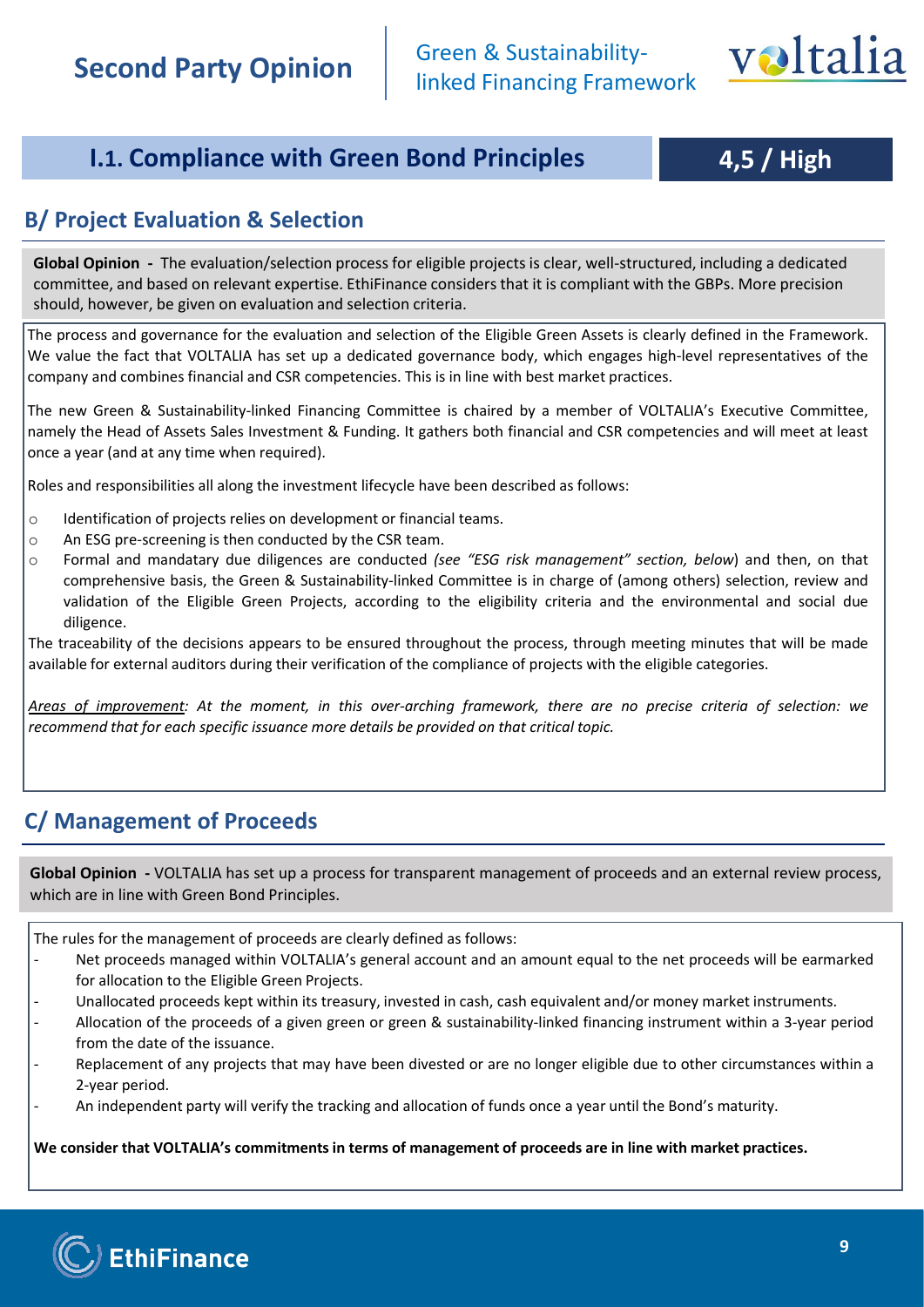

# **I.1. Compliance with Green Bond Principles 4,5 / High**

# **D/ Monitoring & Reporting**

**Global opinion** - EthiFinance views the company's commitments in terms of reporting as compliant with ICMA's Green Bond Principles, both in terms of content (allocation/impact) and reliability (external review). Given the lack of precision of this framework on selection criteria and targets, we recommend investors be provided with details at reporting stage.

VOLTALIA commits to report each year and until full allocation (and later in the event of any material change in the list of Eligible Green Projects until the maturity of the bond) and to disclose in its Extra-Financial Performance Report (DPEF):

- The list of the Eligible Projects financed or categories of eligible projects.
- The total amount of proceeds allocated per Eligible Green category or, when feasible, proceeds allocated per Eligible Green Project.
- The share of financing vs refinancing.
- The amount of unallocated proceeds.
- Environmental and climate benefits: impact reporting includes quantitative indicators such as renewable energy capacity and generated (MWh). The main indicator of VOLTALIA's positive contribution to the fight against climate change initiative is the amount of CO2eq avoided thanks to its activity.

External independent auditors will be mandated to verify annual reporting (compliance of projects with use of proceeds categories and allocated/unallocated amounts). Their reports will be published on VOLTALIA's website.

The reporting commitments are good, covering both funds allocation and the environmental impact benefits of the issuance.

The issuer provides in its Framework a list of reporting indicators related to the funds allocation and environmental benefits which are overall relevant.

Impact indicators (ex-ante and ex-post) will be calculated by VOLTALIA's CSR team, based on a methodology disclosed in the DPEF, and verified by an external auditor.

Beyond disclosure within its DPEF, VOLTALIA intends to dedicate a section of its corporate website to green financing: relevant information regarding Green and/or Sustainable financing will be available for investors in this section. We value this as a best practice in terms of accessibility.

### *Areas of improvement:*

- As this generic framework does not include precision about selection criteria and targets (cf. above, principles 1 and 2), we *recommend that details be provided, at least at project level, when reporting to investors.*
- A good practice could also be to detail, when relevant, mitigation plans implemented to mitigate any negative environmental impact (at least regarding the 4 categories - beyond climate change mitigation - in the scope of EU *Taxonomy Do No Significant Harm principle, namely Water; Circular Economy; Pollution and Ecosystems*)

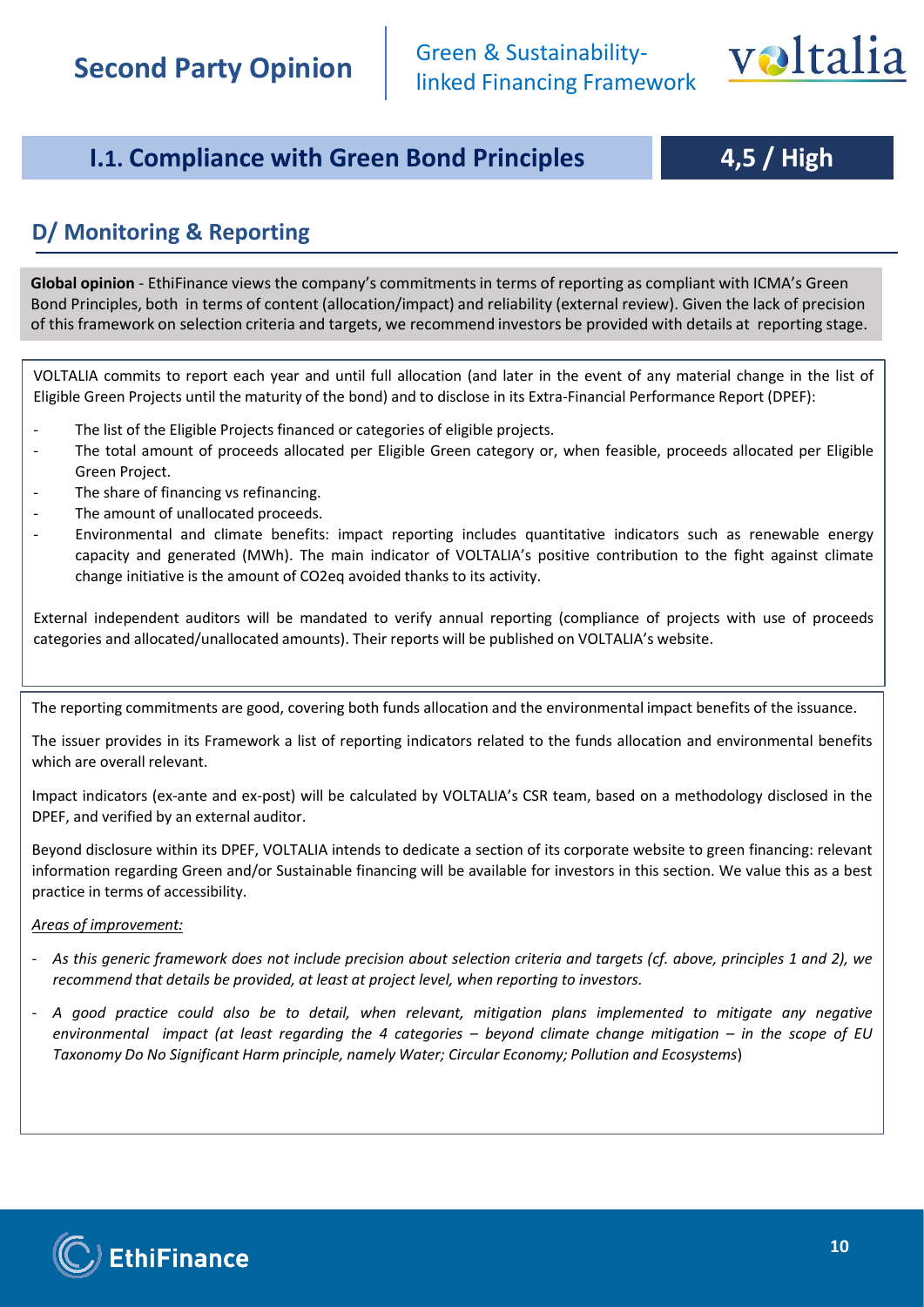

# **I.2. Issuer's ESG Performance**

# **3,75 / Advanced**

**Global Opinion -** The Issuer's ESG profile is excellent and is not affected by any serious ESG controversy.

### **A/ ESG Performance**

The ESG assessment of VOLTALIA is extracted from the Gaia Rating database - developed by EthiFinance analysts specialized in ESG scoring and extra-financial ratings for small and mid-cap European companies (cf. Methodology). The company reaches **an "exemplary" level of maturity** in 2019 (based on 2018 data) due to an average ESG score of **75 out of 100** (2) . The benchmark made up of comparable companies rated by Gaia analysts shows that these results enable VOLTALIA to be positively distinguished from comparable companies.

VOLTALIA's ESG profile confirmed comparative **key strengths on several topics:** social characteristics/policies, energy & greenhouse gas, skill development and governance bodies.

However, it remains **few topics over which the company must be attentive** such as business ethics, water, ground, air and waste, or CSR policy.

Within the Gaïa Panel, VOLTALIA's relative positioning is positive:

- o 66th rank among 339 French companies
- o 10th rank among 70 companies with revenue between EUR 150m and EUR 500m
- o 1st rank among 8 energy sector companies

| Rating                                                                                                    | 2018 | Panel Gaïa 230 | Appreciation /<br><b>Benchmark</b> |
|-----------------------------------------------------------------------------------------------------------|------|----------------|------------------------------------|
| <b>GOVERNANCE</b>                                                                                         | 73   | 57             |                                    |
| Dilution risk of minority shareholders                                                                    | 88   | 69             |                                    |
| Composition of governance bodies                                                                          | 75   | 62             |                                    |
| Operation of governance bodies                                                                            | 92   | 69             |                                    |
| Compensation of officers and directors                                                                    | 83   | 62             |                                    |
| <b>Business ethics</b>                                                                                    | 50   | 40             |                                    |
| CSR policy, extra-financial issues and<br>implementation of the non-financial reporting (EU<br>directive) | 50   | 39             |                                    |
| <b>SOCIAL</b>                                                                                             | 77   | 53             |                                    |
| Social characteristics and policies                                                                       | 100  | 73             |                                    |
| <b>Working conditions</b>                                                                                 | 75   | 55             |                                    |
| Skills development                                                                                        | 90   | 48             |                                    |
| Equal opportunities                                                                                       | 57   | 45             |                                    |
| <b>Health and Safety</b>                                                                                  | 63   | 43             |                                    |
| ENVIRONMENT                                                                                               | 77   | 51             |                                    |
| Environmental policy and management system                                                                | 67   | 43             |                                    |
| <b>Energy and Greenhouse Gases</b>                                                                        | 100  | 49             |                                    |
| Water, ground, air and waste                                                                              | 63   | 60             |                                    |
| <b>EXTERNAL STAKEHOLDERS</b>                                                                              | 75   | 50             |                                    |
| Relations with suppliers                                                                                  | 75   | 51             |                                    |
| Relations with customers, civil society and<br>responsibility of products                                 | 75   | 50             |                                    |
| <b>Overall score</b>                                                                                      | 75   | 54             |                                    |

### **B/ ESG Controversy**

● favorable (score > benchmark average) ● neutral (score +/-10 pts = benchmark average) ● unfavorable (score < benchmark average)

**Sector:** Although renewable energies are playing a central role in energy transition/fight against climate change, they may generate environmental/climate impacts: **1) Usage of rare earth materials** and the related mining activity (critical to the renewable energy technology manufacturing value chain). **Usage of chemicals and recycling** of these materials are also important topics; **2)** renewables energies require a large amount of space which directly **impacts biodiversity**, may affect wildlife and avoid other productive purposes such as livestock grazing and agriculture**; 3) Sound and visual impact** are the two main public health and community concerns associated with operating renewables energies; **4)** While considered as low carbon footprint energies, renewables however generated **emissions associated with other stages of life-cycle**: materials production, materials transportation, on-site construction and assembly, operation and maintenance, and decommissioning and dismantlement.

**Company**: According to EthiFinance controversy analysis tool, VOLTALIA is not affected by any serious ESG controversy.

(2) *Up-date, 01/2021 : 2020 Gaïa Rating Score – based on 2019 data - amounts to 76/100* 

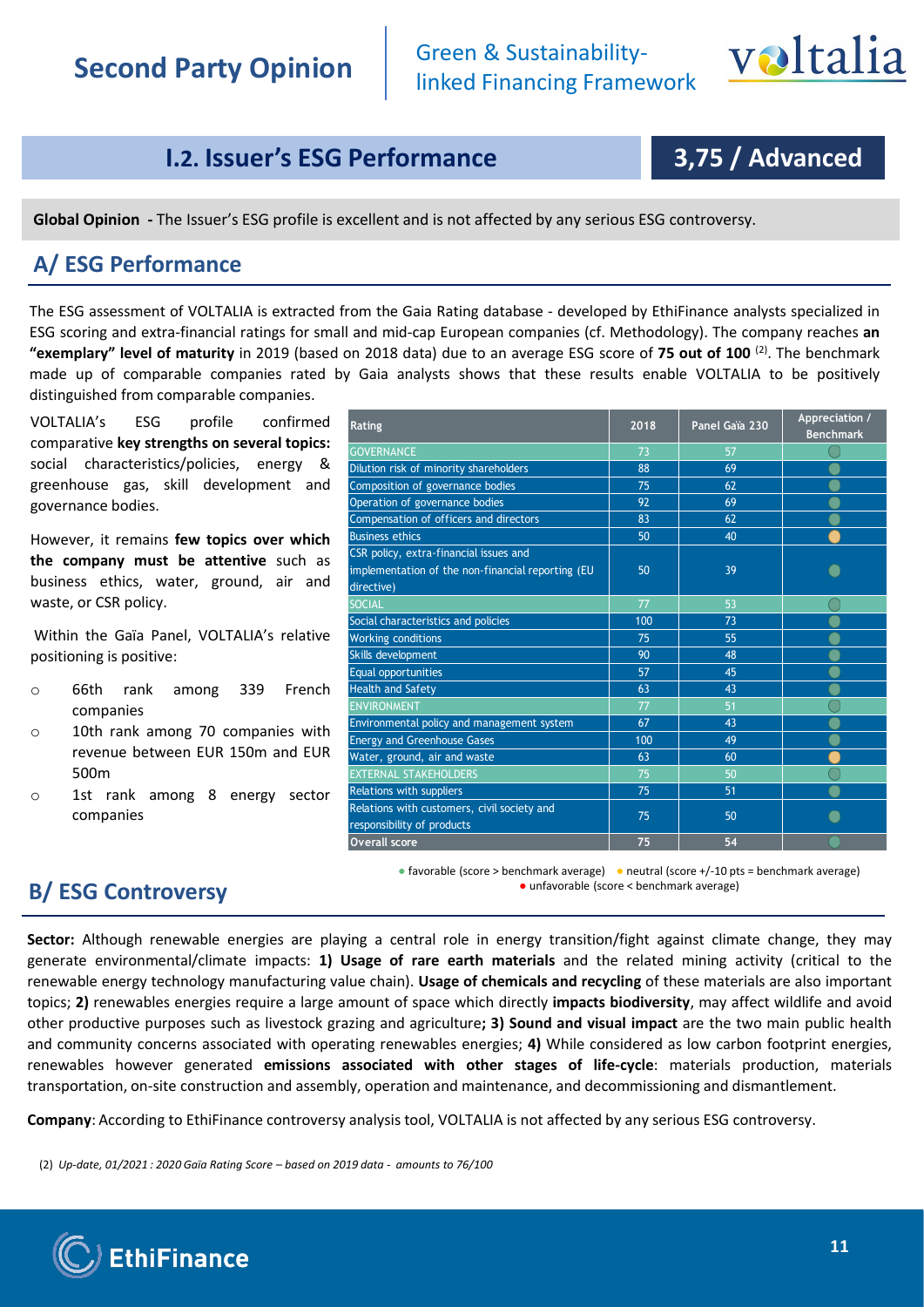Green & Sustainability-<br>linked Financing Framework



**I.3. Issuance's Sustainability 4,6 / High** 

**Global Opinion –** Eligible projects as defined in the issuance framework are 100% in line with the company strategy. In our view, VOLTALIA is well positioned to address common environmental and social risks associated with eligible projects. Eligible projects are likely to contribute to at least 3 major SDGs (#*7 Affordable and clean energy; #9 Industry, Innovation, Infrastructure; #13 Climate Mitigation)* but, over time, more details should be provided on expected impacts.

# **A/ Strategic Consistency**

VOLTALIA's strategy "2023 Commitment", as presented in its financial report, is twofold:

- o Main orientation is the international development of VOLTALIA's core business activities: production and sale of energy generated by the wind, solar, hydropower, biomass and storage plants.
- o Diversification orientation is to extend the development of service activities in order to increase in-house skills across the value chain: supply of green electricity, energy efficiency services, self-production capacity for companies, maintenance of energy power plants.

The company fully integrates sustainability issues into its strategy, with a focus on CO2 mitigation and energy efficiency. **Eligible** projects as defined in the Green & Sustainability-linked Financing Framework are 100% in line with this strategy.

## **B/ ESG Risks Management**

VOLTALIA has developed a comprehensive CSR approach based on four material pillars (people, environment protection, uncompromising ethics, trust-based long-term relationships).

The company's awareness about potential ESG risks attached to renewable energy seems good. These risks are briefly listed in the framework and described in more detail in VOLTALIA's 2019 Universal Registration Document.

We value the fact that VOLTALIA is committed to the highest level of environmental and social performance across all its activities and explains how these commitments are implemented at every step of the project lifecycle, during development, construction, operation & maintenance, and decommissioning of projects. A systematic identification of ESG risks is ensured mainly through project ESIA (Environmental and Social Impact Assessment), third party evaluation, and proactive contractor management.

At the project level, in line with VOLTALIA's HSE Policy (January 2019), specific attention is given to occupational health and safety risks. Other topics of attention are:

- reducing the environmental impact of the project, preventing pollution and enhancing biodiversity;
- maintaining VOLTALIA's social license to operate through stakeholder engagement and community development initiatives;
- ensuring the integrity of its operations, in compliance with national regulations and international best practices, through a comprehensive antibribery and anticorruption program.

We note positively the fact that VOLTALIA is currently building up an *Environmental and Social Management System (ESMS)* at corporate level aiming at managing all the E&S risks associated with its projects worldwide.

In our view. VOLTALIA is well positioned to address common environmental and social risks associated with eligible projects.

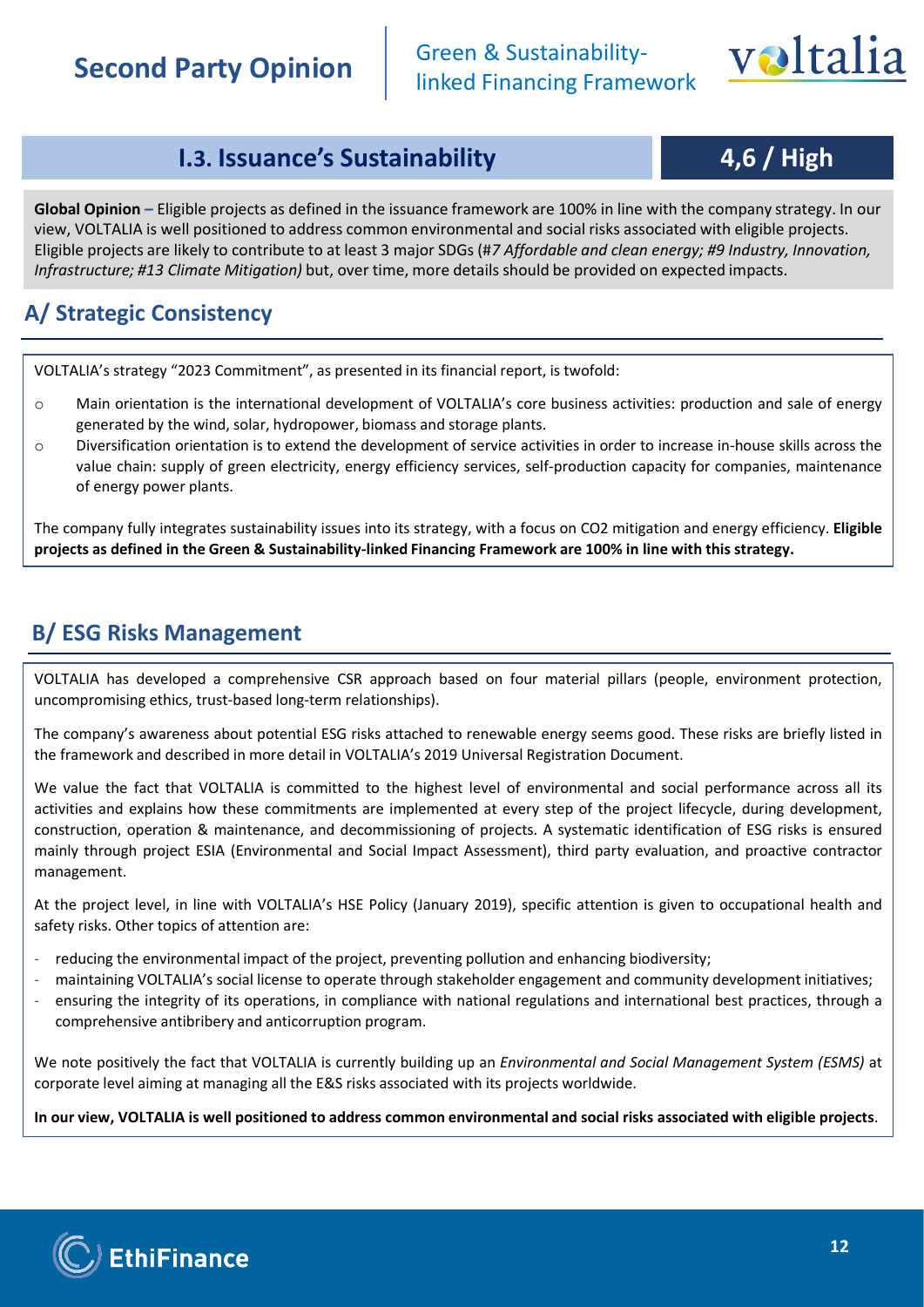Green & Sustainability-<br>linked Financing Framework



# **I.3. Issuance's Sustainability 4,6 / High**

### **C/ UN Sustainable Development Goals (SDGs)**

In our view, eligible projects are likely to contribute to at least 3 major SDGs, namely:

- $\triangleright$  SDG #7 Affordable and clean energy
- $\triangleright$  SDG #9 Industry, innovation and infrastructure
- ➢ SDG #13 Climate Action

We value the fact that:

 $\triangleright$  The company intends to report on relevant KPIs

In the absence of precise targets, however, it is difficult to assess ex-ante the global expected impacts of future investments in eligible projects. The KPIs that VOLTALIA will use to report on the outputs and impacts of the Eligible Green Projects will be valuable. They could be completed though by an aggregated KPI on KWh carbon intensity.

| <b>SDG</b>                                  | <b>Rationale</b>                                                                                                                                                                                                                                                                                                                                                                                                                | <b>KPI and measurement</b>                                                                                                                                                                                                                                                                                                                                       |
|---------------------------------------------|---------------------------------------------------------------------------------------------------------------------------------------------------------------------------------------------------------------------------------------------------------------------------------------------------------------------------------------------------------------------------------------------------------------------------------|------------------------------------------------------------------------------------------------------------------------------------------------------------------------------------------------------------------------------------------------------------------------------------------------------------------------------------------------------------------|
| <b>AFFORDABLE AND</b><br><b>NEAN ENERGY</b> | Production and distribution of green energy around the world<br>are VOLTALIA's core business activities.<br>In 2019, VOLTALIA produced 2.1TWh of renewable energy<br>VOLTALIA develops investments in local minigrids,<br>especially in remote areas, which is both valuable for those<br>areas and helps reduce the electricity's carbon print.<br>VOLTALIA aims to double its production capacity by the end of<br>2023.      | VOLTALIA reports on KPIs such as:<br>Installed capacity in MW<br>Annual generation in MWh                                                                                                                                                                                                                                                                        |
| NDUSTRY. INNOVATIO                          | construction and<br>operation<br>Development,<br>energy<br>of<br>production and storage technological solutions (wind, solar,<br>hydropower, biomass and storage) is core for local<br>development.<br>7 new power plants (159 MWh) commissioned in 2019 and<br>397 MWh under construction<br>Acquisition of Helexia in 2019 and Greensolver in 2020<br>Current impacts on territories and/or communities are not<br>estimated. | VOLTALIA reports on KPIs such as:<br>Installed capacity in MW<br>Annual generation in MWh<br>Number<br>of<br>renewables<br>generation sites/units<br>• Acquisitions<br>renewables<br>οf<br>energy companies<br>• Construction and maintenance<br>contracts<br>The issuer is currently developing a<br>methodology to assess its impacts<br>on local development. |
| <b>CLIMATE</b><br>ACTION                    | Climate change mitigation is a major requisite for all<br>VOLTALIA's projects.<br>In 2019, VOLTALIA's activities led to 1,162 kilotons of<br>CO2eq avoided emissions.<br>Current carbon intensity of VOLTALIA's production is not<br>calculated. And the company does not communicate on<br>precise targets nor for avoided emissions or for carbon<br>intensity.                                                               | The:<br>main<br><b>KPI</b><br>of<br><b>VOLTALIA's</b><br>contribution to climate change<br>mitigation is the amount of CO2eq<br>avoided.<br>The calculation methodology is the<br>operating margin methodology.<br>each<br><b>VOLTALIA</b><br>project,<br>For<br>conducts an ex-ante and an ex-post<br>measurement.                                              |

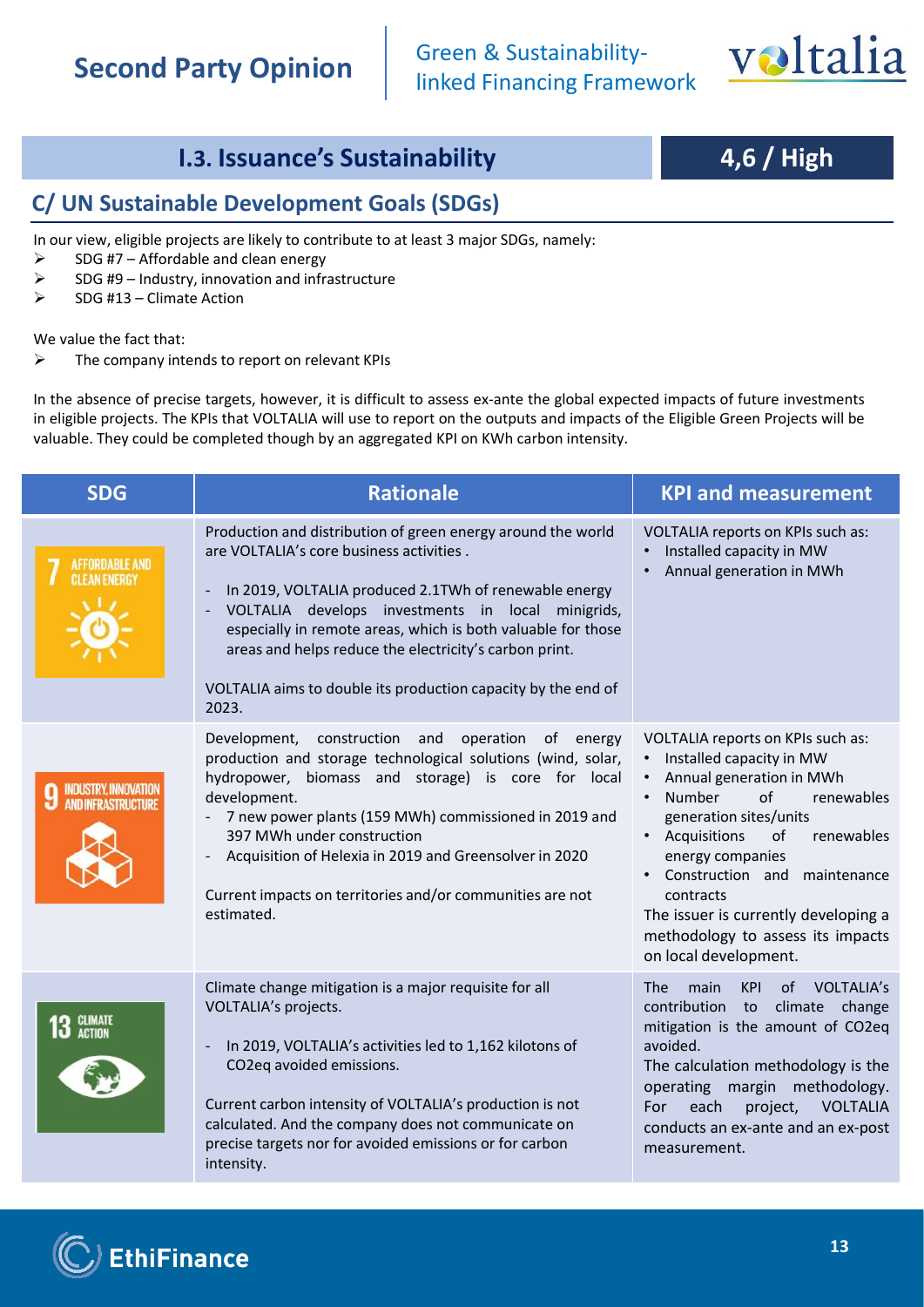

# <span id="page-13-0"></span>**II. Sustainability-linked Bond Section**

# **4,5 / High**

**Compliance with Sustainability-linked Bond Principles (High)**

- **1. Selection of KPIs - EthiFinance's opinion is that, regarding selection of KPIs, VOLTALIA's commitments are fully compliant with ICMA's SLBP.** *We recommend, however, that as soon as VOLTALIA's CSR approach has a sufficient track-record, KPIs should always be selected from existing KPIs included in previously published reports*
- **2. Calibration of Sustainability Performance Targets (SPTs) EthiFinance's opinion is that, regarding calibration of SPTs VOLTALIA's commitments are on the whole compliant with ICMA's SLBP.** *We recommend, however, that for each new issuance Voltalia should provide clear evidence that chosen SPTs go* beyond a "business as usual" trend. As per the SLBP, the target-setting exercise should be based on a *combination of three distinct benchmarking approaches, namely the issuer's own track-record, peers' or sectoral.*
- **3. Financing characteristics - EthiFinance's opinion is that, regarding financing characteristics, VOLTALIA's commitments are fully compliant with ICMA's SLBP.**
- **4. Reporting - EthiFinance's opinion is that, regarding reporting, Voltalia's commitments are on the whole compliant with ICMA's SLBP.**
- **5. Verification** *-* Post-issuance verification of the issuer's performance level against each SPT for each KPI by a qualified external reviewer with relevant expertise is mandatory as per ICMA's SLBP. **EthiFinance's opinion is that Voltalia's commitment is fully compliant with this verification requisite.**

| <b>Key Compliance Drivers</b>                  | Main areas of improvement                                                                          |
|------------------------------------------------|----------------------------------------------------------------------------------------------------|
| A very faithfull transcription of ICMA's SLBP. | For each specific issuance, details should be provided to<br>ensure the level of ambition of SPTs. |

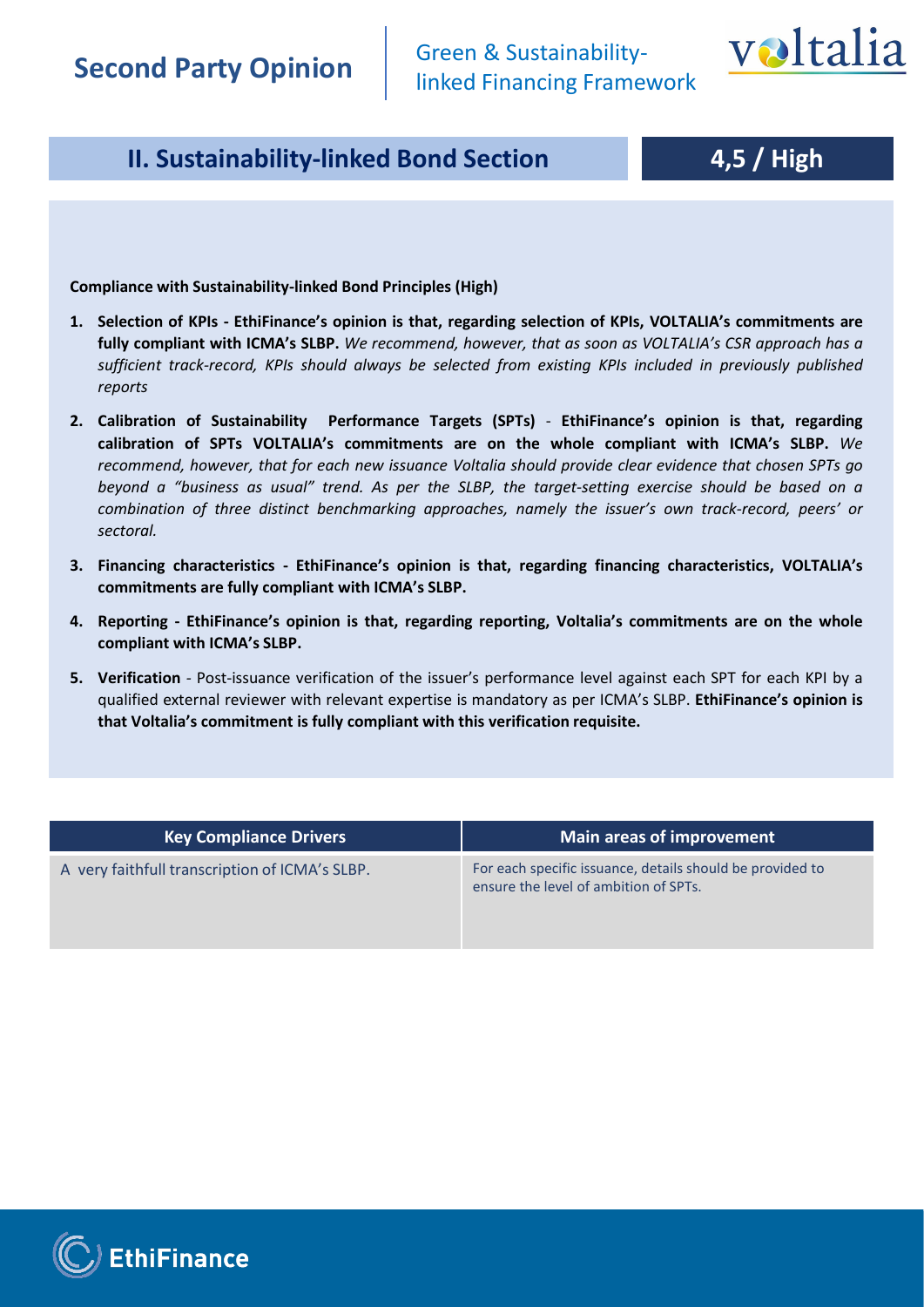

# **II. Sustainability-linked Bond Section 4,5 / High**

### **Global Opinion:** This opinion assesses the compliance of the VOLTALIA's Green & Sustainability Financing Framework with ICMA's Sustainability Linked Bond Principles (SLBP). As such, it encompasses compliance with LMA's Sustainability Linked Loan Principles (SLLP).

### **A/ Selection of Key Performance Indicators (KPIs)**

VOLTALIA's framework states that *"the sustainability KPI(s) will be selected under this Framework according to the following criteria. The KPIs will be:*

- Relevant, core and material to Voltalia's core sustainability and overall business strategy and address relevant ESG *challenges of the sector*
- *Measurable or quantifiable on a consistent methodological basis*
- *Externally verifiable*
- *Benchmarkable. "*

It adds that these KPIs:

- *"Can be external or internal*
- [Will be], *when possible, selected among existing KPIs as already included in previously published reports*
- [Provided with] *a definition of the KPI(s), including scope and calculation methodology, and the rationale for KPIs' selection*"

### **EthiFinance's opinion is that, regarding selection of KPIs, VOLTALIA's commitments are fully compliant with ICMA's SLBP.**

*We recommend, however, that as soon as VOLTALIA's CSR approach has a sufficient track-record, KPIs should always be selected from existing KPIs included in previously published reports*

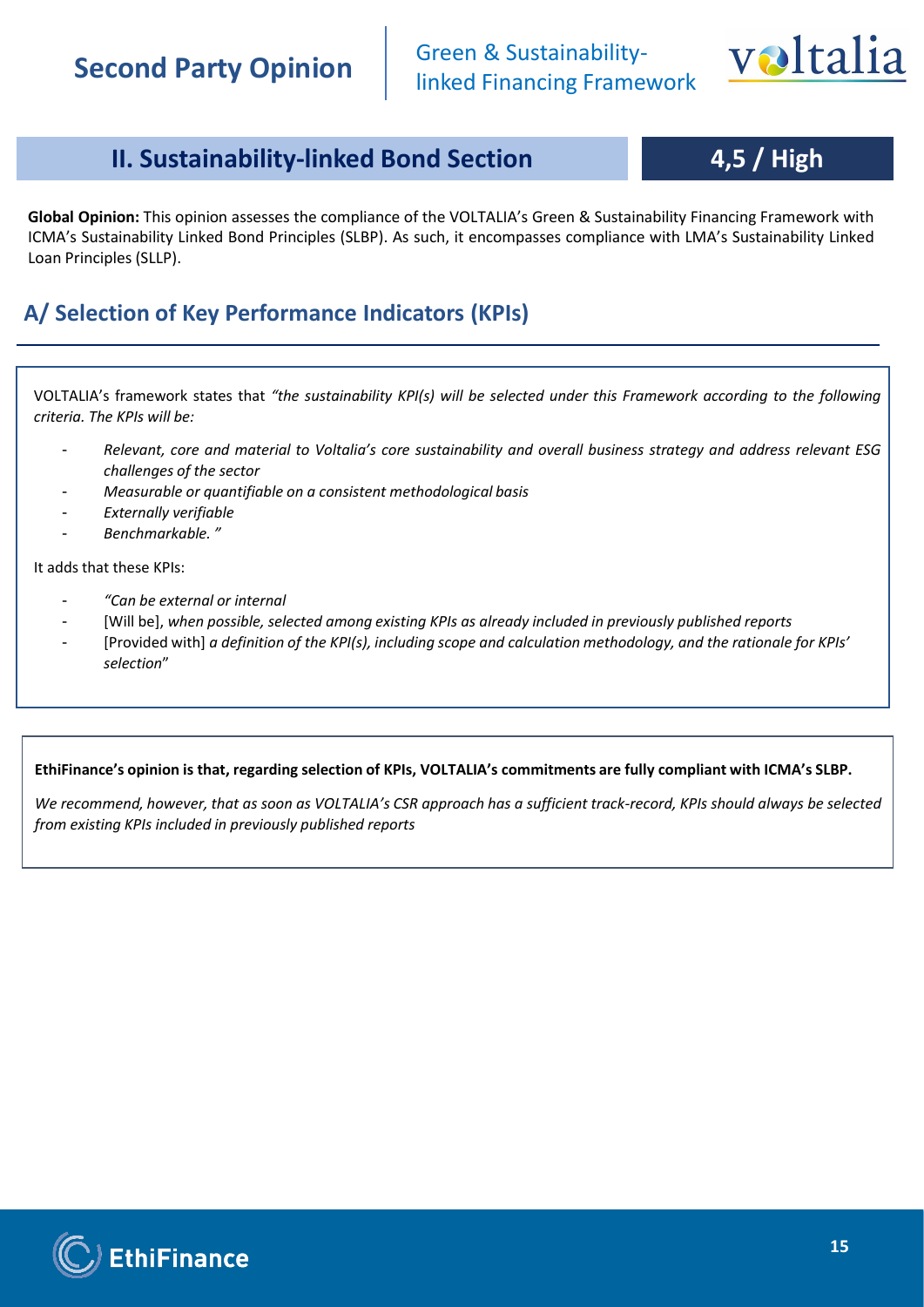

# **II. Sustainability-linked Bond Section 4,5 / High**

### **B/ Calibration of Sustainability Performance Targets (SPTs)**

Voltalia's framework states that "*The Sustainability Performance Targets (SPTs) will be set in line with Voltalia's strategy,* with a view to represent a material improvement in the respective KPIs and on a predefined timeline before the issuance of *the bond, and detailed in the pre-issuance template with:*

- the rationale on the level of ambition for each SPT. Where possible, the SPTs will be compared to a benchmark or *an external reference; and*
- *the number and frequency of SPTs and related observation date(s)/period(s), trigger event(s) and baseline. The number of SPTs will vary depending on the type and maturity of the considered Sustainability-linked financing instrument.*

The factors that may decisively impact the achievement of the SPTs, i.e. the key levers / actions that are expected to drive the performance towards the SPTs (issuer's direct control and beyond), will be also disclosed in the pre-issuance *template.[…]"*

EthiFinance's opinion is that, regarding calibration of SPTs, Voltalia's commitments are on the whole compliant with **ICMA's SLBP.**

We recommend, however, that for each new issuance Voltalia should provide clear evidence that chosen SPTs go beyond a "business as usual" trend. As per the SLBP, the target-setting exercise should be based on a combination of three distinct *benchmarking approaches, namely the issuer's own track-record, peers' or sectoral track record, and science-based or internationally-acknowledged ambitious targets*

## **C/ Financing Characteristics**

Voltalia' s framework states that "*Performance against the SPTs, representing the instrument's trigger events, will be observed at each observation date. The observation date(s) will be detailed for each financing in the pre-issuance template.*

The variation of the coupon and/or interest rate is the preferred option, but other variations of the financing instrument financial and/or structural characteristics might also be considered. The scale of this variation aims at being meaningful and *commensurate compared to the original financing instrument characteristics*."

It adds that:

- *"The variation mechanism and impacts will be detailed for each financing in the pre-issuance template,*
- *including detailed SPTs and trigger events, financial/structural characteristics variation mechanisms, as well as where needed any fallback mechanismsin case the SPTs cannot be calculated or observed in a satisfactory manner*, […]"

**EthiFinance's opinion is that, regarding financing characteristics, Voltalia's commitments are fully compliant with ICMA's SLBP.**

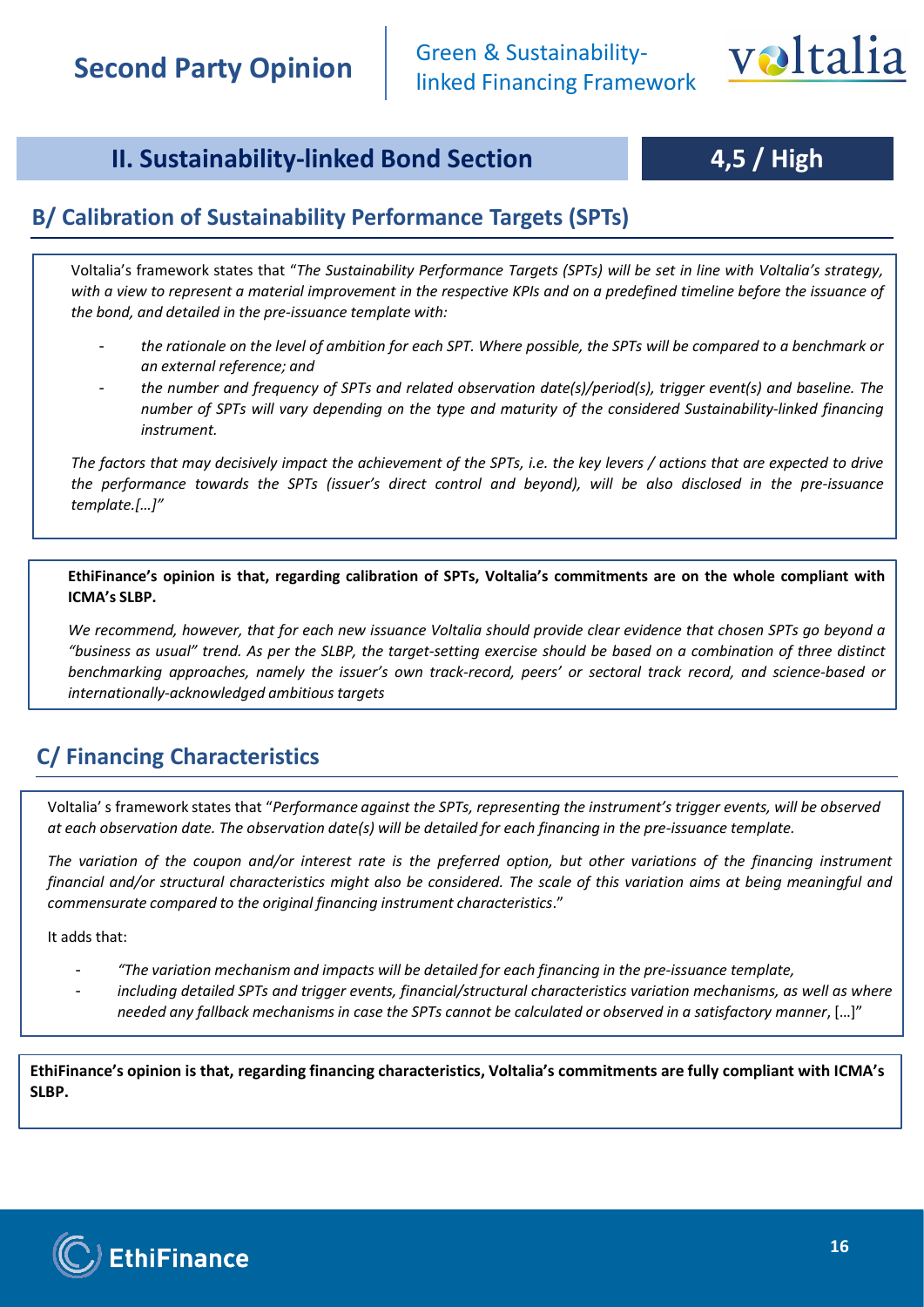

## **II. Sustainability-linked Bond Section 4,5 / High**

### **D/ Reporting**

Voltalia's framework states that "For any date/period relevant for assessing the trigger of the SPT performance leading to a potential variation of the financial and/or structural characteristics" the company "will make readily available on its corporate website through a dedicated Certificate up to date information on the performance level of the selected KPI(s), including at least the baseline, the achieved performance against the SPTs and the related impact, and timing of such impact, on the financial and/or structural characteristics" and that "The external auditor's verification assurance report will be published on Voltalia's *website".*

It also adds various additional information/documents Voltalia may disclose.

### EthiFinance's opinion is that, regarding reporting, Voltalia's commitments are on the whole compliant with ICMA's SLBP.

Beyond disclosure within its DPEF, VOLTALIA intends to dedicate a section of its corporate website to green financing: relevant information regarding Green and/or Sustainable financing will be available for investors in this section. We value this as a best practice in terms of accessibility.

### **E/ Verification**

At the post-issuance stage, Voltalia commits to mandate external independent auditors to verify the Certificate relative to the SPT outlining the performance against the SPT and the related impact, and timing of such impact, on a bond's financial performance.

Post-issuance verification of the issuer's performance level against each SPT for each KPI by a qualified external reviewer with relevant expertise is mandatory as per ICMA's SLBP. **EthiFinance's opinion is that Voltalia's commitment is fully compliant with this verification requisite.**